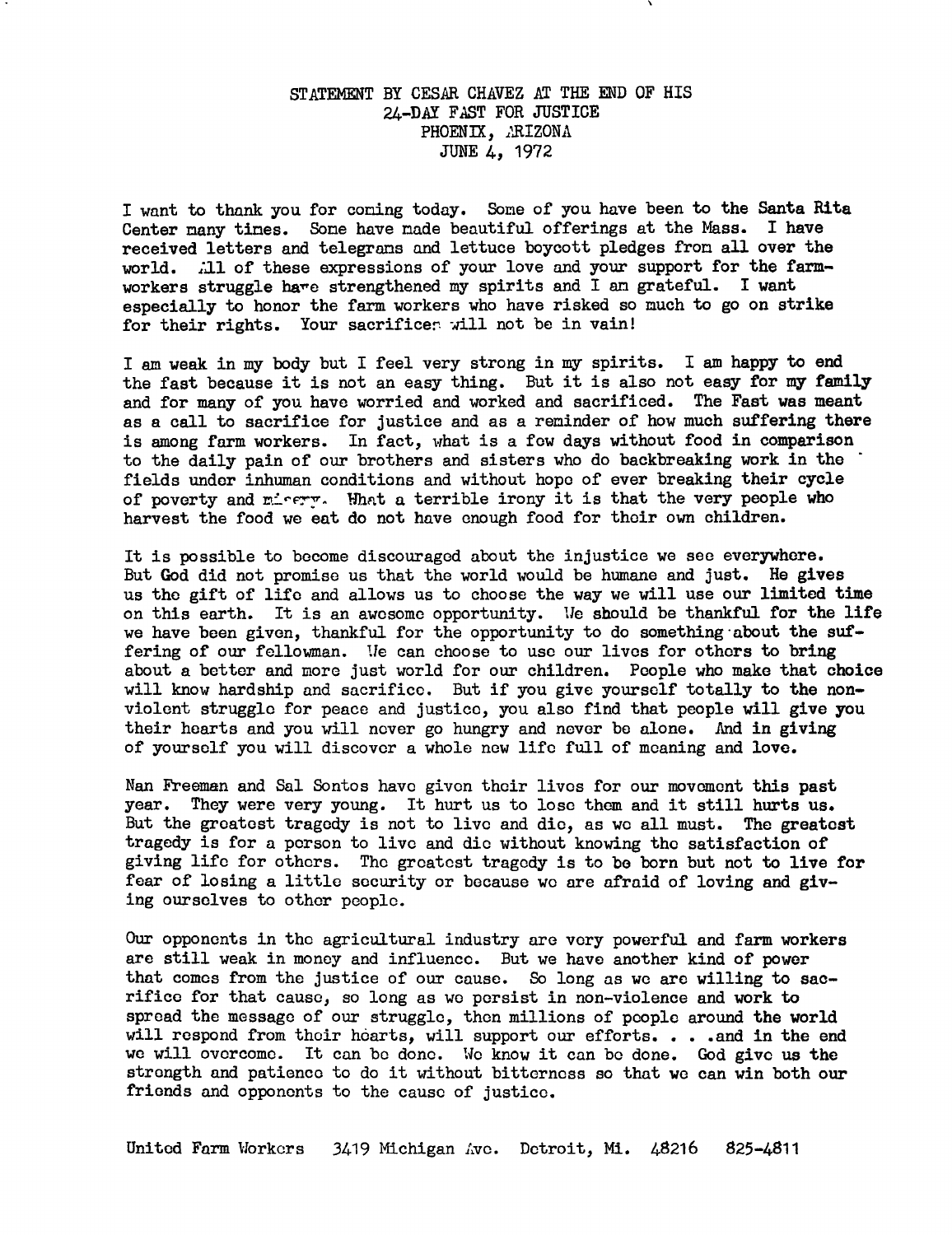**政府并决处决法法府将将并将将将将将将将将将将将将将将将将将将将** \* The following statement by Cesar Chavez was read to-near- \* \* ly 8,000 farm workers gathered in Delano on Sunday, March  $*$  10,1968 to break bread with their leader thus to cele- $*$ brate their unit and their determination to oontinue a militant but non-violent struggle for social justice.

#### STATEMENT BY CESAR CHAVEZ ON THE CONCLUSION OF A 25 DAY PAST FOR NON-VIOLENCE

I have asked the Rev. James Drake to read this statement to you because my heart is so full and my body too weak to be able to say what I feel.

My warm thanks to all of you for coming today. Many of you have been here before, during the Fast. Some have sent beautiful cards and telegrams and made offerings at the Mass. All of these expressions of your love have strengthened me and I am grateful.

We should all express our thanks to Senator Kennedy for his constant work on behalf of the poor, for his personal encouragement to me, and for taking the time to break bread with us today.

I do not want any of you to be deceived about the Fast. The strict Fast of water only which I undertook on February 15 ended after the 21st day because of the advice of our doctor, James McKnight, and other physicians. Since that time I have been taking liquids in order to prevent serious damage to my kidneys.

We are gathered here today not so much to observe the end of the Fast but because we are a family bound together in a common struggle for justice. We are a Union family celebrating our unity and the non-violent nature of our movement. Perhaps in the future we will come together at other times and places to break bread and to renew our courage and to celebrate important victories.

The Fast has had different meanings for different people. Some of you may still wonder about its meaning and importance. It was not intended as a pressure against<br>any growers. For that reason we have suspended negotiations and arbitration pro-For that reason we have suspended negotiations and arbitration proceedings and relaxed the militant picketing and boycotting of the strike during this period. I undertook this Fast because my heart was filled with grief and pain for the sufferings of farm workers. The Fast was first for me and then for all of us in this Union. It was a Fast for non-violence and a call to sacrifice.

Our struggle is not easy. Those who oppose our cause are rich and powerful and they have many allies in high places. We are poor. Our allies are few. But we have something the rich do not own. We have our own bodies and spirits and the justice of our cause as our weapons.

When we are really honest with ourselves we must admit that our lives are all that really belong to us. So, it is how we use our lives that determines what kind of men we are. It is my deepest belief that only by giving our lives do we find life. I am convinced that the truest act of courage, the strongest act of manliness is to sacrifice ourselves for others in a totally non-violent struggle for justice.

To be a man is to suffer for others. God help us to be men!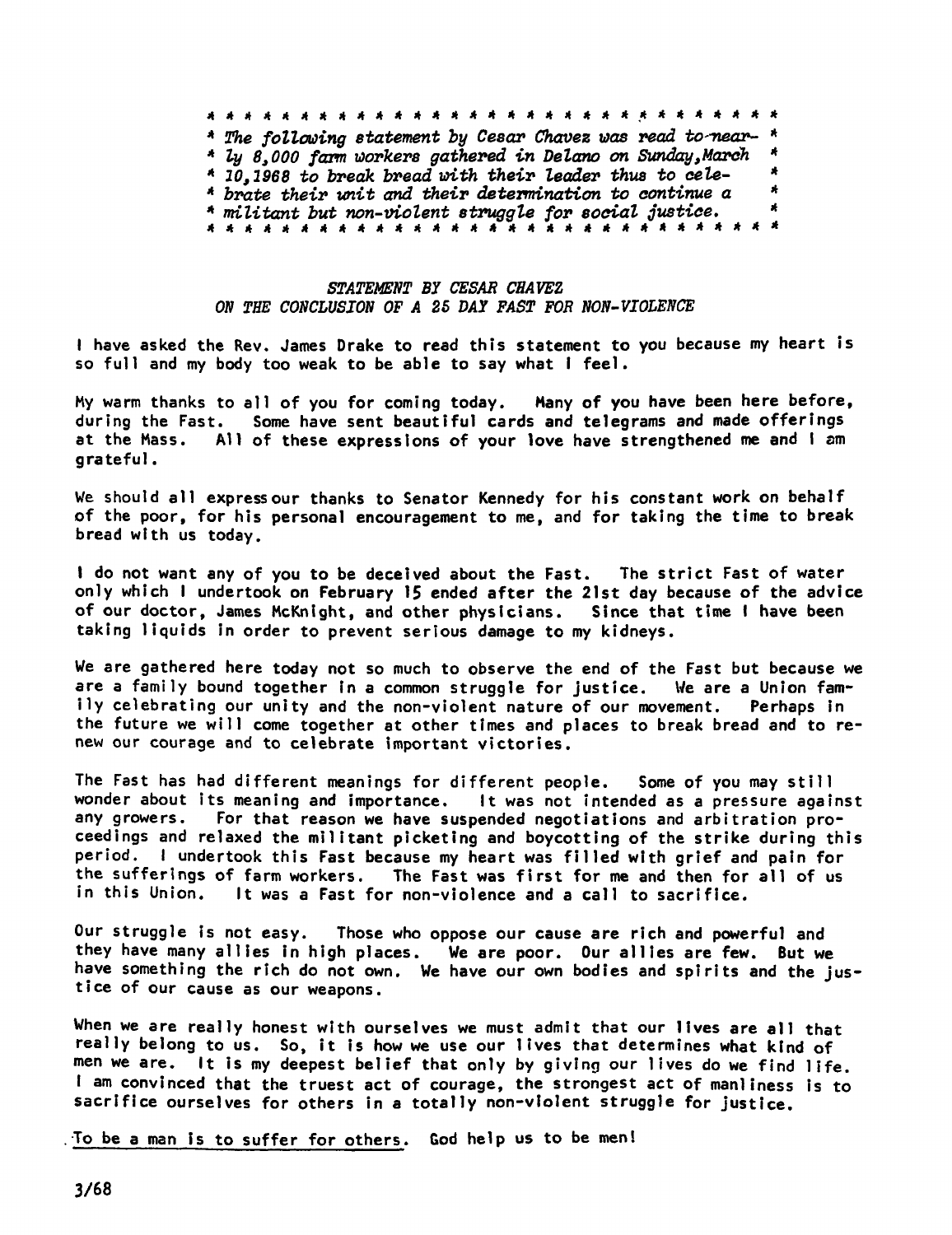## SAMPLE PRESS RELEASE Add or delete as your situation requires.

CONTACT: PHONE:

FOR IMMEDIATE RELEASE DATE:

## CESAR CHAVEZ'S FAST FOR LIFE ENDURES; THOUSANDS JOIN GRAPE BOYCOTT CAMPAIGN

(Name of group and/or people involved)

will be (beginning a fast; chain of fasting; picketing at local market; etc. ) on (day, date, time) at (location) to show their support for Cesar Chavez and the United Farm Workers union in their fight against deadly pesticides.

(This action) is part of thousands of similar activities at local supermarkets throughout the United States and Canada in support of Chavez's Fast for Life and the UFW's boycott of California table grapes. The farm workers are asking for contracts with grape growers to ban the use of five deadly pesticides, to guarantee free and fair elections and good faith bargaining, and to establish a UFW-grower program for testing for pesticide residues on grapes sold in supermarkets.

The Fast for Life began at midnight July 16 when UFW President Cesar Chavez began a water-only fast in response to the dangers generated by the reckless use of deadly pesticides. Chavez ended his fast 36 days later when he broke bread with Ethel Kennedy at an outdoor Mass in Delano, California on Sunday August 21.

At that time the farm labor leader gave Rev. Jesse Jackson a small wooden cross symbolizing the passing on of "the Fast for Life to hundreds of concerned men and women throughout North America and the world who have offered to share the suffering." The Fast for Life has continued to be passed on from person to person and has focused international attention on the problems caused by the reckless ue of pesticides in California's agricultural areas.

In a statement read for him by one of his sons, Chavez said, "The fast will go on in hundreds of distant places and it will multiply among thousands and then millions of caring people until every poisoned grape is off the supermarket shelves."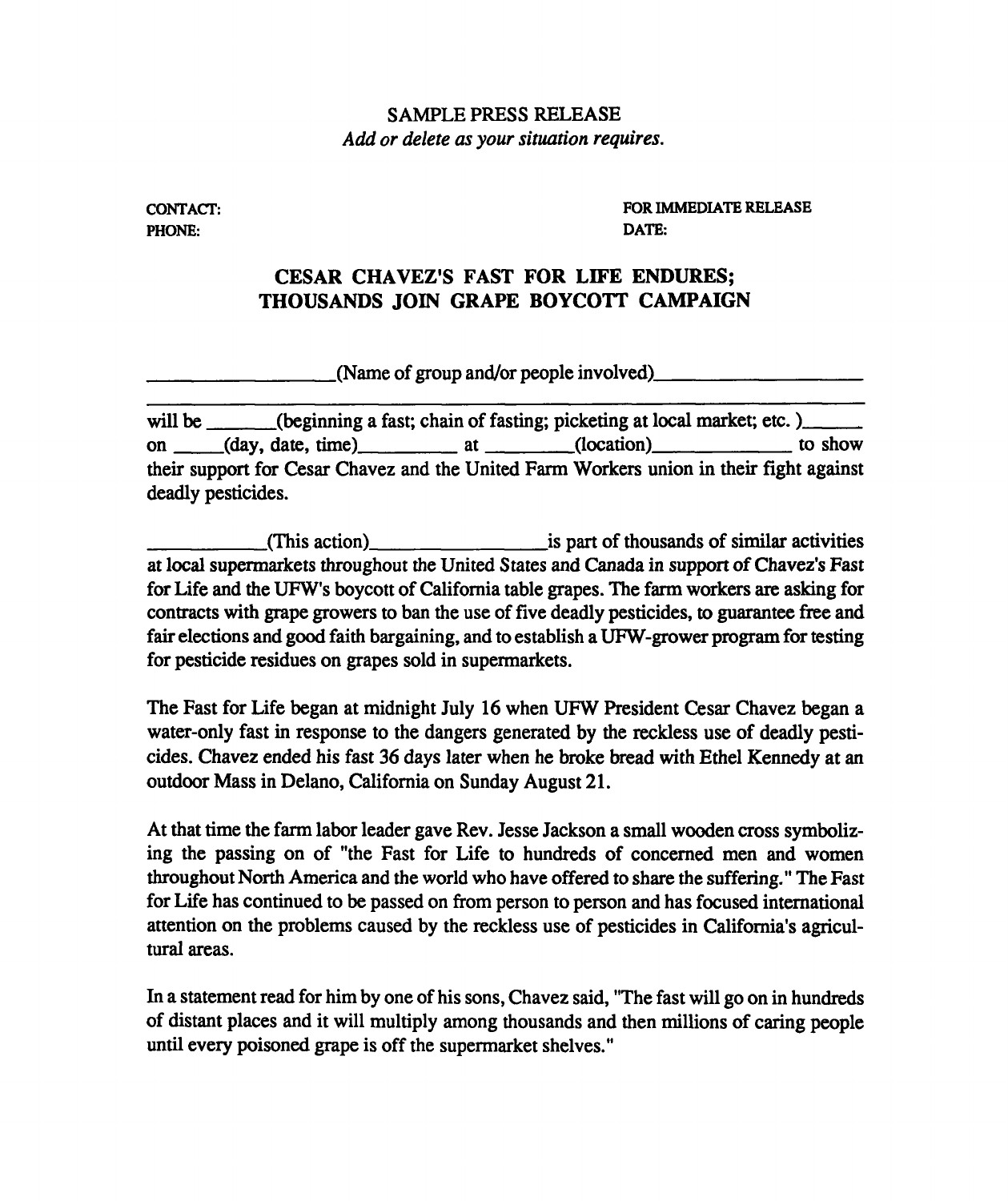# CESAR CHAVEZ' STATEMENT AT THE END OF THE FAST

August 21, 1988

My heart is too full and my body too weak to read this message. So I have asked my oldest son, Fernando, to read it to you.

I thank God for the love and support of my family as well as for the prayers and hard work of the members and staff of our Union. I am grateful to the many thousands of people who came to be with me and for the millions who have kept me in their prayers and who have taken up our cause in their own communities. They have opened up their hearts, not just to me, but to the farm workers and the families who suffer from the unrestrained poisoning of our soil, our water, our air and our people.

Many generous people have traveled long distances to be here during the fast. It is especially meaningful to me and all farm workers to have Ethel Kennedy and her children here on this day. Twenty years ago Bobby Kennedy stood with us when few had the courage to do so. We will always carry him in our hearts.



Today I pass on the fast for life to hundreds of concerned men and women throughout North America and the world who have offered to share the suffering. They will help carry the burden by continuing the fast in front of their local supermarkets.

The fast will go on in hundreds of distant places and it will multiply among thousands and then millions of caring people until every poisoned grape is off the supermarket shelves. And the fast will endure until the fields are safe for farm workers, the environment is preserved for future generations, and our food is once again a source of nourishment and life.